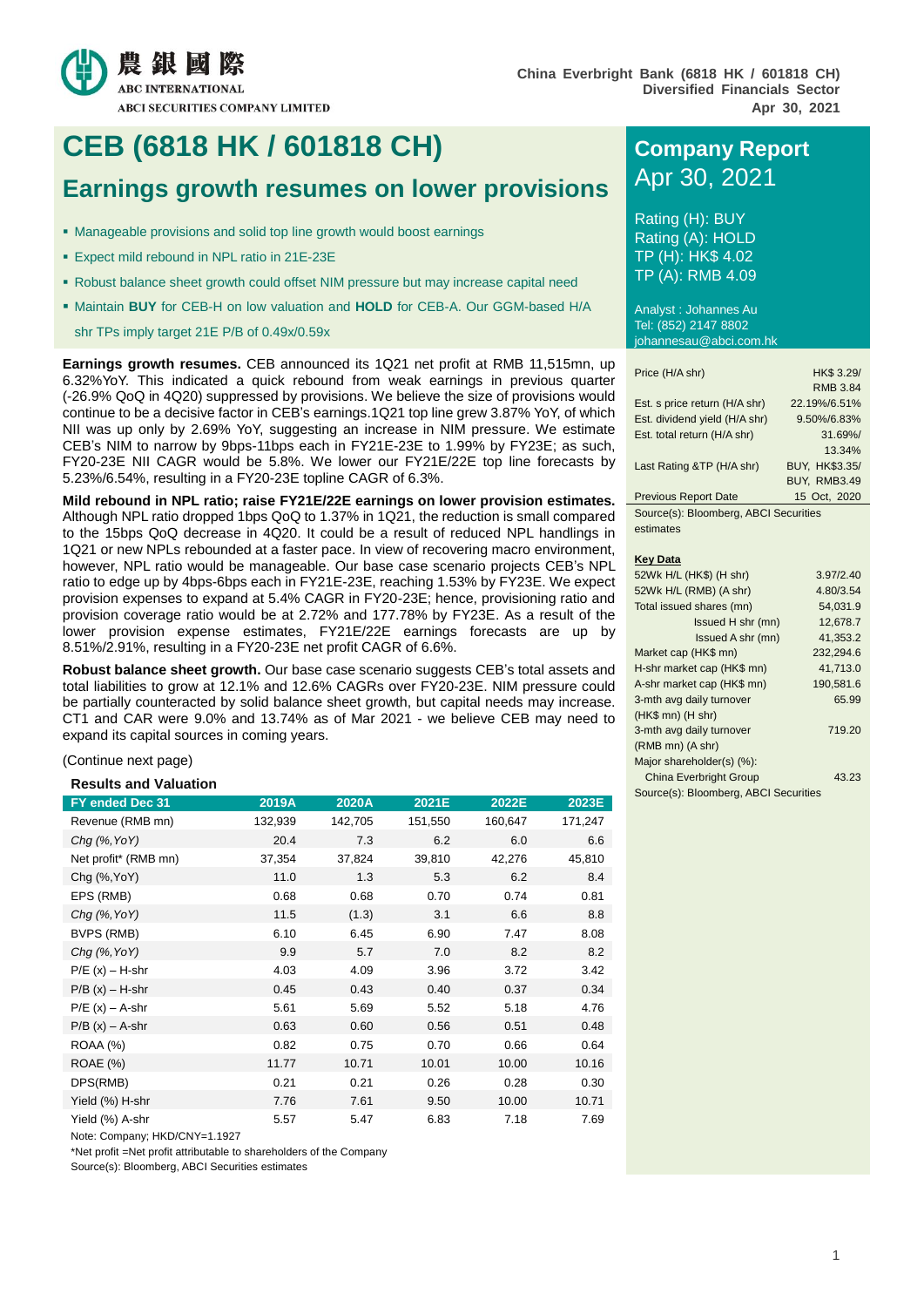

ABCI SECURITIES COMPANY LIMITED

**BUY CEB-H, HOLD CEB-A.** We roll our GGM TP calculation to mid-22 BVPS and increase our sustainable ROAE assumption amid the improved earnings outlook. Our H/A shr TP increased by 20% and 17.2% to HK\$ 4.02 and RMB 4.09, implying 0.49x and 0.59x target 21E P/B. CEB's H/A shr are currently trading at 0.40x/0.56x 21E P/B. Maintain **BUY** for **CEB-H** on low valuation, and **HOLD** for **CEB-A**.

**Risk Factors:** 1) Radical change in business environment induced by heavy-handed supervision and policies; 2) Increasing competition from non-bank financial institutions; 3) Sharp deterioration in asset quality in specific regions; 4) Sharp decline in loan demand; 5) Policy risk in new and fast-growing businesses; 6) Prolonged or resurgence of COVID-19 pandemic.

#### **Exhibit 1: 1Q21 results summary**

| $(RMB$ mn)                          | <b>1Q21</b> | <b>1Q20</b>   | <b>YoY</b> (%) |
|-------------------------------------|-------------|---------------|----------------|
| Net interest income                 | 27,876      | 27,146        | 2.69           |
| Net fee and commission              | 7,824       | 7,336         | 6.65           |
| Operating income                    | 38,767      | 37,324        | 3.87           |
| Operating expenses                  | (10, 252)   | (9,694)       | 5.76           |
| Impairment losses                   | (13,926)    | (14, 533)     | (4.18)         |
| Profit before tax                   | 14,561      | 13,097        | 11.18          |
| Income tax expenses                 | (3,001)     | (2, 224)      | 34.94          |
| Net profit                          | 11,515      | 10,831        | 6.32           |
| Key indicators (%)                  |             |               | AvE (ppt)      |
| Return on average equity            | 11.11       | 12.33         | (1.22)         |
|                                     | $Mar-21$    | <b>Dec-20</b> | QoQ (ppt)      |
| CT <sub>1</sub> CAR                 | 9.00        | 9.02          | (0.02)         |
| <b>Total CAR</b>                    | 13.74       | 13.90         | (0.16)         |
| <b>NPL</b> ratio                    | 1.37        | 1.38          | (0.01)         |
| Provision to total loans            | 2.52        | 2.53          | (0.01)         |
| Provision coverage                  | 183.87      | 182.71        | 1.16           |
| Source(s): Company, ABCI Securities |             |               |                |

#### **Exhibit 2: Changes in 2021E and 2022E forecasts**

| (RMB mn)                 | 2021E<br>(old) | 2021E<br>(new) | change<br>(%) | (RMB mn)                | 2022E<br>(old) | 2022E<br>(new) | change<br>(%) |
|--------------------------|----------------|----------------|---------------|-------------------------|----------------|----------------|---------------|
| Net interest income      | 125,434        | 116,836        | (6.85)        | Net interest income     | 134,958        | 123,355        | (8.60)        |
| Net fee and              | 28.804         | 25,782         | (10.49)       | Net fee and             | 31,684         | 27,071         | (14.56)       |
| commission               |                |                |               | commission              |                |                |               |
| Operating income         | 159,910        | 151,550        | (5.23)        | Operating income        | 171,888        | 160,647        | (6.54)        |
| Operating expenses       | (43,344)       | (42, 293)      | (2.42)        | Operating expenses      | (45,885)       | (44,536)       | (2.94)        |
| <b>Impairment losses</b> | (72, 149)      | (59, 397)      | (17.67)       | Impairment losses       | (76, 232)      | (63, 174)      | (17.13)       |
| Profit before tax        | 44,417         | 49,859         | 12.25         | Profit before tax       | 49,772         | 52,936         | 6.36          |
| Income tax expenses      | (7, 551)       | (9,972)        | 32.06         | Income tax expenses     | (8, 461)       | (10,587)       | 25.13         |
| Net profit attributable  | 36,689         | 39,810         | 8.51          | Net profit attributable | 41,081         | 42,276         | 2.91          |
| to equity holders        |                |                |               | to equity holders       |                |                |               |
|                          |                |                |               |                         |                |                |               |
| Key indicators (%)       |                |                | change        | Key indicators (%)      |                |                | change        |
|                          |                |                | (ppt)         |                         |                |                | (ppt)         |
| Net interest margin      | 2.12           | 2.19           | 0.07          | Net interest margin     | 1.93           | 2.08           | 0.15          |
| Net interest spread      | 1.85           | 1.99           | 0.14          | Net interest spread     | 1.67           | 1.89           | 0.22          |
| CIR                      | 27.11          | 27.91          | 0.80          | <b>CIR</b>              | 26.69          | 27.72          | 1.03          |
| <b>ROAA</b>              | 0.58           | 0.70           | 0.12          | <b>ROAA</b>             | 0.55           | 0.66           | 0.11          |
| <b>ROAE</b>              | 8.73           | 10.01          | 1.28          | <b>ROAE</b>             | 9.18           | 10.00          | 0.82          |
| Dividend payout          | 30.00          | 30.00          |               | Dividend payout         | 30.00          | 30.00          |               |
| CT1 CAR                  | 7.63           | 9.01           | 1.38          | CT1 CAR                 | 7.17           | 8.81           | 1.64          |
| <b>Total CAR</b>         | 10.73          | 14.18          | 3.45          | <b>Total CAR</b>        | 10.01          | 13.90          | 3.89          |
| <b>NPL</b> ratio         | 1.65           | 1.42           | (0.23)        | <b>NPL</b> ratio        | 1.71           | 1.48           | (0.23)        |
| Provision to total       | 3.10           | 2.60           | (0.50)        | Provision to total      | 3.22           | 2.67           | (0.55)        |
| loans                    |                |                |               | loans                   |                |                |               |
| Provision coverage       | 187.88         | 183.10         | (4.78)        | Provision coverage      | 188.30         | 180.41         | (7.89)        |
| ratio                    |                |                |               | ratio                   |                |                |               |

Source(s): Company, ABCI Securities estimates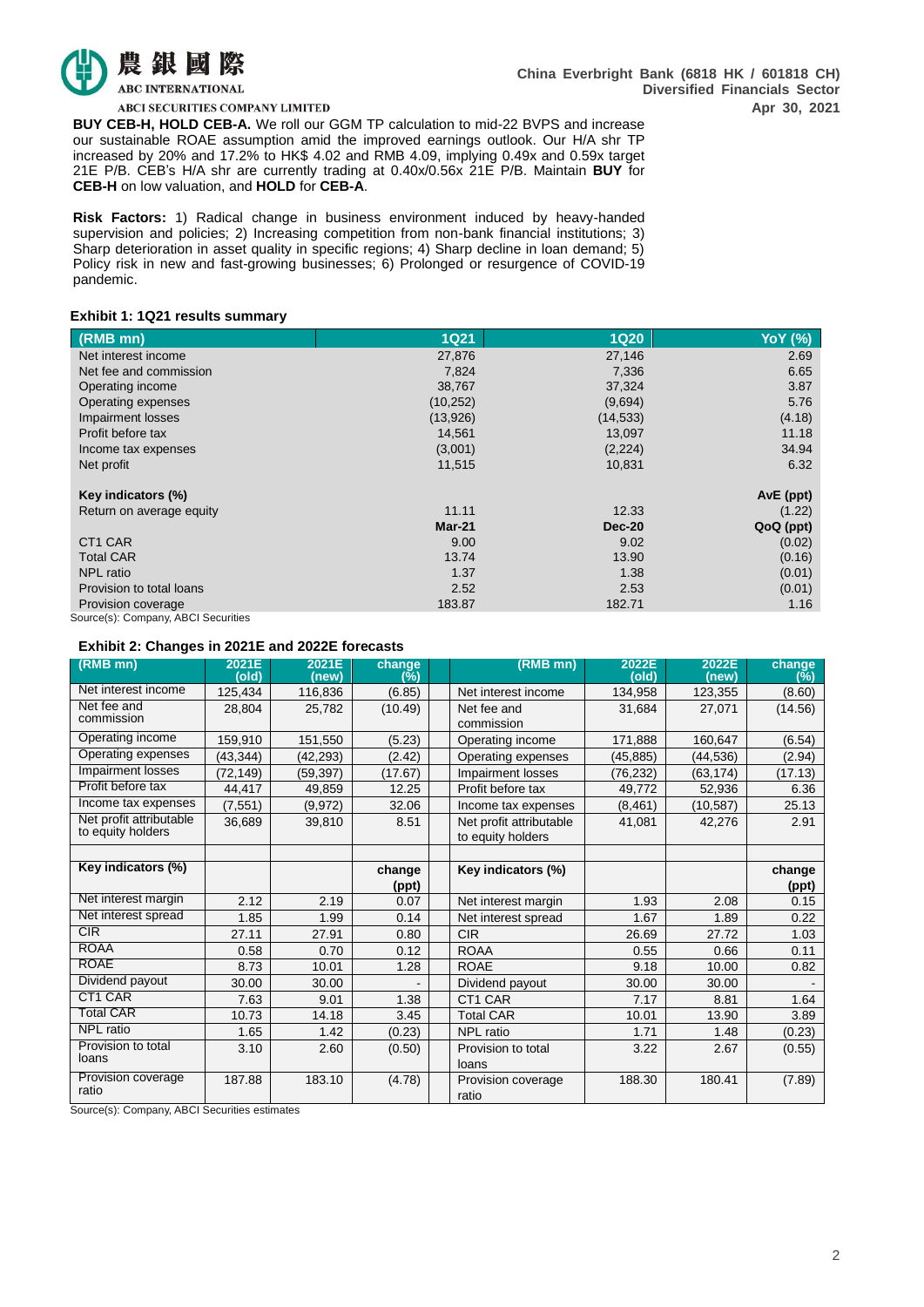

### **Exhibit 3: Changes in GGM assumptions**

|                     | H-shr |       | A-shr |       |                                             |  |  |
|---------------------|-------|-------|-------|-------|---------------------------------------------|--|--|
|                     | old   | new   | old   | new   | <b>Reason</b>                               |  |  |
| TP (HKD/RMB)        | 3.35  | 4.02  | 3.49  | 4.09  | Roll over to mid-2022 BVPS                  |  |  |
| Sustainable ROE (%) | 8.85  | 9.39  | 8.85  | 9.39  | Better NIM outlook and lower provisions     |  |  |
| COE(%)              | 12.66 | 13.23 | 11.66 | 11.95 |                                             |  |  |
| Target 21E P/B (x)  | 0.43  | 0.49  | 0.50  | 0.59  |                                             |  |  |
|                     |       |       |       |       |                                             |  |  |
| Rfr (%)             | 3.16  | 3.23  | 3.16  | 3.23  | With reference to China 10Y government bond |  |  |
| <b>Beta</b>         | 0.95  | 1.02  | 0.85  | 0.89  | With reference to Bloomberg data            |  |  |
|                     | 10.00 | 9.80  | 10.00 | 9.80  | Lower risk premium on recovering<br>macro   |  |  |
| ERP (%)             |       |       |       |       | environment in China                        |  |  |
| LT gr $(\%)$        | 6.00  | 6.00  | 6.00  | 6.00  |                                             |  |  |

Source(s): Company, ABCI Securities estimates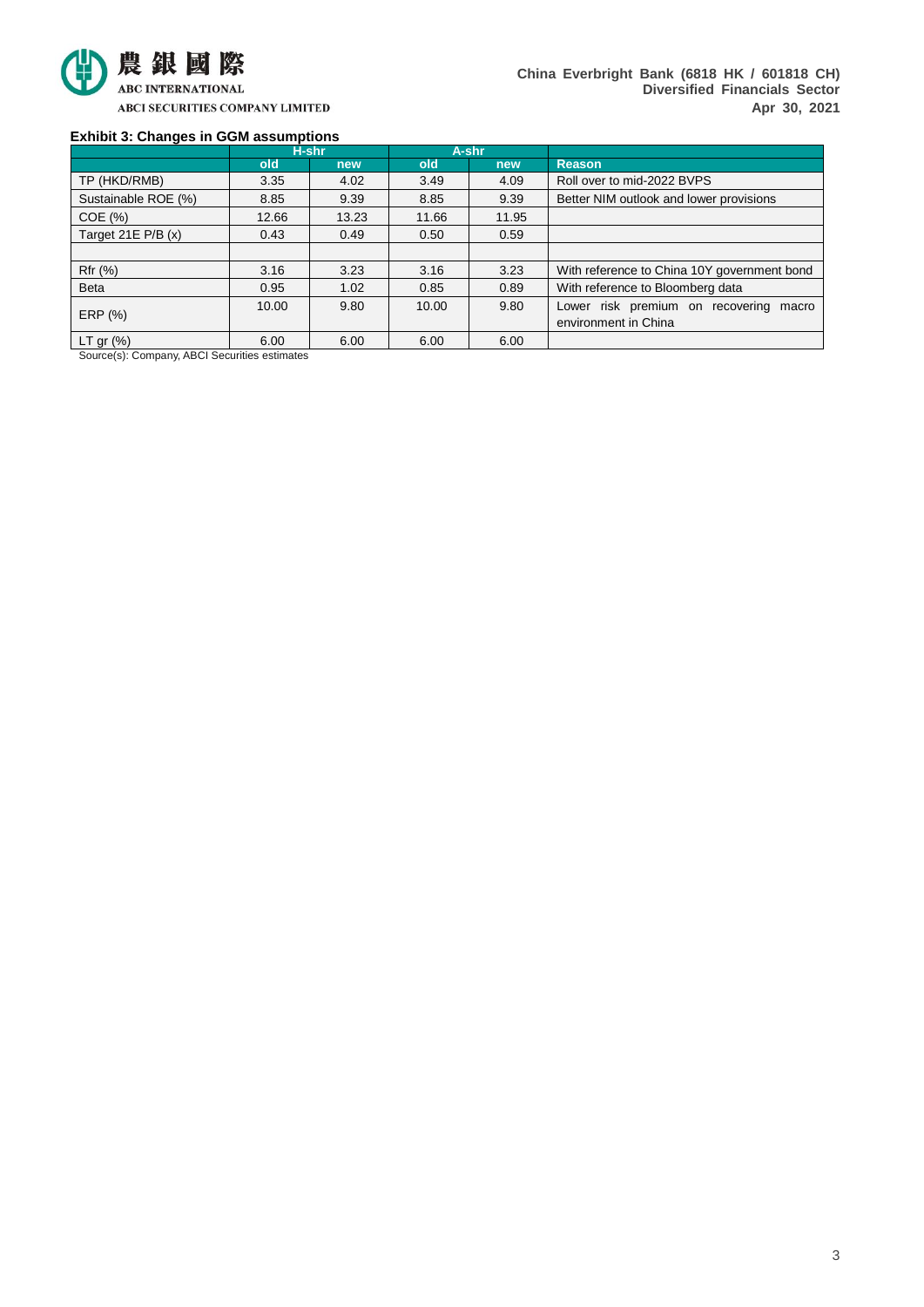

## **Financial statements**

#### **Consolidated income statement**

| FY Ended Dec 31 (RMB mn)                            | 2019A     | 2020A     | 2021E     | 2022E     | 2023E     |
|-----------------------------------------------------|-----------|-----------|-----------|-----------|-----------|
| Net interest income                                 | 101,918   | 110,697   | 116,836   | 123,355   | 131,135   |
| Non-interest income                                 | 31,021    | 32,008    | 34,713    | 37,292    | 40,112    |
| Of which: Fees and commissions                      | 23,169    | 24,323    | 25,782    | 27,071    | 28,425    |
| <b>Operating income</b>                             | 132,939   | 142,705   | 151,550   | 160,647   | 171,247   |
| Operating expenses                                  | (38, 429) | (40, 276) | (42, 293) | (44, 536) | (47, 192) |
| Pre-provision operating profit                      | 94,510    | 102,429   | 109,256   | 116,110   | 124,055   |
| Impairment loans losses                             | (49, 347) | (56, 932) | (59, 397) | (63, 174) | (66, 706) |
| Profit before tax                                   | 45,163    | 45,497    | 49,859    | 52,936    | 57,350    |
| Tax                                                 | (7, 722)  | (7, 592)  | (9,972)   | (10, 587) | (11, 470) |
| Minority interests                                  | (87)      | (81)      | (77)      | (73)      | (69)      |
| Net profit attributable to equity holders           | 37,354    | 37,824    | 39,810    | 42,276    | 45,810    |
| Preference share dividend                           | 1,450     | 2,219     | 2,219     | 2,219     | 2,219     |
| Net profit attributable to ordinary<br>shareholders | 35,904    | 35,605    | 37,591    | 40,057    | 43,591    |
| Growth (%)                                          |           |           |           |           |           |
| Net interest income                                 | 30.4      | 8.6       | 5.5       | 5.6       | 6.3       |
| Non-interest income                                 | (3.7)     | 3.2       | 8.5       | 7.4       | 7.6       |
| Of which: Fees and commissions                      | 17.2      | 5.0       | 6.0       | 5.0       | 5.0       |
| <b>Operating income</b>                             | 20.4      | 7.3       | 6.2       | 6.0       | 6.6       |
| Operating expenses                                  | 14.0      | 4.8       | 5.0       | 5.3       | 6.0       |
| Pre-provision operating profit                      | 23.3      | 8.4       | 6.7       | 6.3       | 6.8       |
| Impairment loans losses                             | 37.7      | 15.4      | 4.3       | 6.4       | 5.6       |
| <b>Profit before tax</b>                            | 10.6      | 0.7       | 9.6       | 6.2       | 8.3       |
| Tax                                                 | 8.3       | (1.7)     | 31.3      | 6.2       | 8.3       |
| Minority interests                                  | 40.3      | (6.9)     | (5.0)     | (5.0)     | (5.0)     |
| Net profit attributable to equity holders           | 11.0      | 1.3       | 5.3       | 6.2       | 8.4       |
| Preference share dividend                           | 0.0       | 53.0      | 0.0       | 0.0       | 0.0       |
| Net profit attributable to ordinary<br>shareholders | 11.5      | (0.8)     | 5.6       | 6.6       | 8.8       |
| Per share (RMB)                                     |           |           |           |           |           |
| <b>EPS</b>                                          | 0.68      | 0.68      | 0.70      | 0.74      | 0.81      |
| <b>BVPS</b>                                         | 6.10      | 6.45      | 6.90      | 7.47      | 8.08      |
| <b>DPS</b>                                          | 0.21      | 0.21      | 0.26      | 0.28      | 0.30      |
| Key ratio (%)                                       |           |           |           |           |           |
| Net interest margin                                 | 2.31      | 2.29      | 2.19      | 2.08      | 1.99      |
| Net interest spread                                 | 2.18      | 2.20      | 1.99      | 1.89      | 1.82      |
| Cost to income ratio                                | 27.85     | 27.18     | 27.91     | 27.72     | 27.56     |
| <b>ROAA</b>                                         | 0.82      | 0.75      | 0.70      | 0.66      | 0.64      |
| <b>ROAE</b>                                         | 11.77     | 10.71     | 10.01     | 10.00     | 10.16     |
| Effective tax rate                                  | 17.10     | 16.69     | 20.00     | 20.00     | 20.00     |
| Dividend payout                                     | 30.07     | 30.00     | 30.00     | 30.00     | 30.00     |

Note: Individual items may not sum to total due to rounding difference

Key ratios and figures may not match with financial reports due to adjustment and reclassification for comparison consistency among individual equities

Source(s): Company, ABCI Securities estimates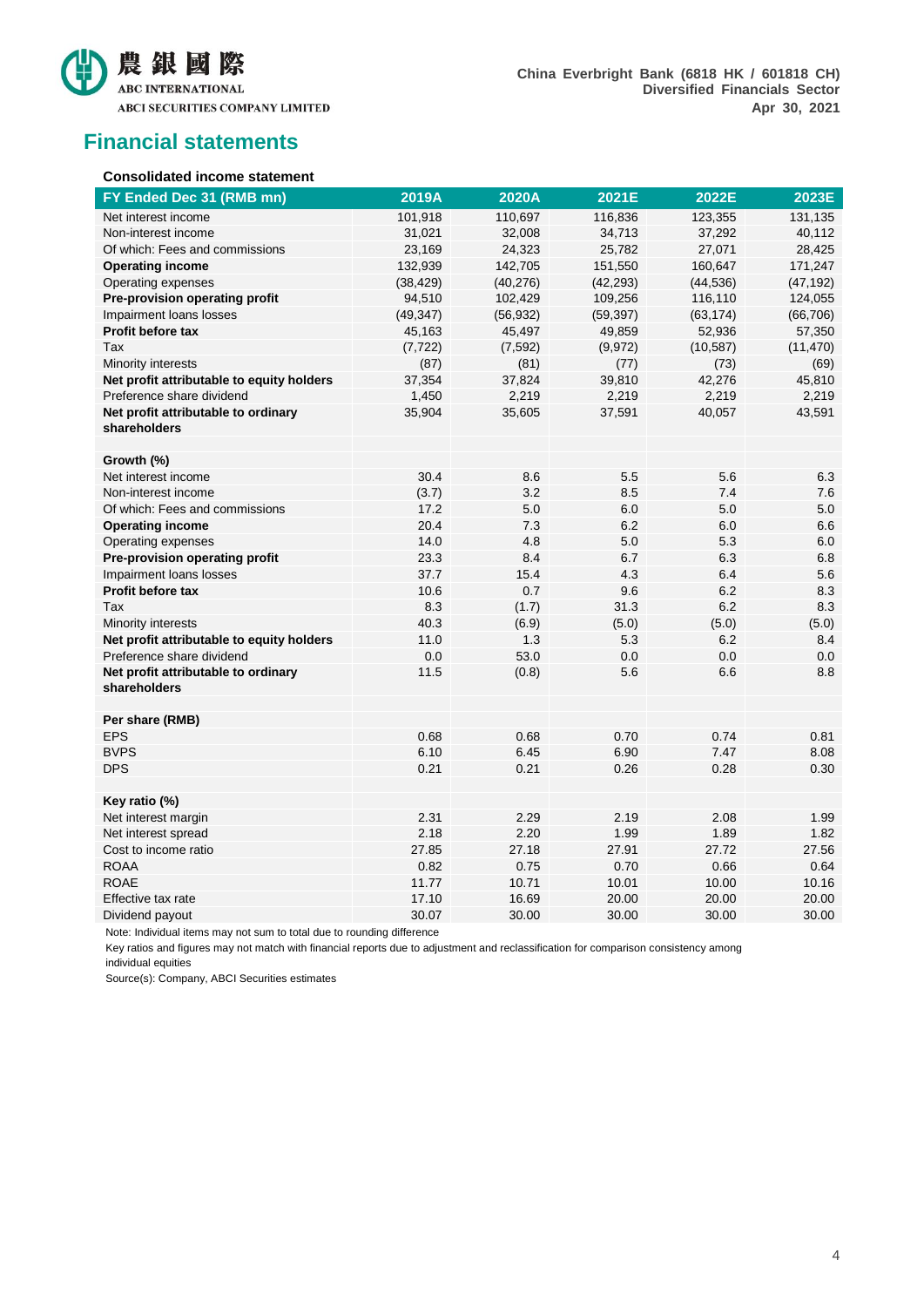

ABCI SECURITIES COMPANY LIMITED

#### **China Everbright Bank (6818 HK / 601818 CH) Diversified Financials Sector Apr 30, 2021**

| <b>Consolidated balance sheet</b>         |           |             |           |           |           |
|-------------------------------------------|-----------|-------------|-----------|-----------|-----------|
| As of Dec 31 (RMB mn)                     | 2019A     | 2020A       | 2021E     | 2022E     | 2023E     |
| Cash & equivalent                         | 364,340   | 360,287     | 364,147   | 368,268   | 372,669   |
| Interbank assets                          | 98,463    | 158,941     | 198,533   | 239,676   | 281,894   |
| Investment securities                     | 1,447,351 | 1,695,679   | 2,000,901 | 2,341,054 | 2,715,623 |
| Net loans and advances                    | 2,644,136 | 2,942,435   | 3,237,816 | 3,550,695 | 3,870,091 |
| <b>Total interest earning assets</b>      | 4,554,290 | 5, 157, 342 | 5,801,396 | 6,499,694 | 7,240,277 |
| Property and equipment                    | 19,342    | 23,301      | 27,495    | 31,619    | 35,414    |
| Other non-interest earn assets            | 159,799   | 187,467     | 216,566   | 248,061   | 281,707   |
| <b>Total assets</b>                       | 4,733,431 | 5,368,110   | 6,045,458 | 6,779,374 | 7,557,398 |
| <b>Customer deposits</b>                  | 3,017,888 | 3,480,667   | 4,001,533 | 4,560,453 | 5,176,022 |
| Interbank liabilities                     | 610,545   | 631,224     | 662,785   | 702,552   | 751,731   |
| Subordinated debt                         | 371,904   | 440,870     | 507,001   | 583,051   | 670,508   |
| <b>Total interest bearing liabilities</b> | 4,000,337 | 4,552,761   | 5,171,318 | 5,846,056 | 6,598,261 |
| <b>Current taxes</b>                      | 9,322     | 8,772       | 8,333     | 8,167     | 8,330     |
| Other liabilities                         | 337,718   | 351,579     | 381,782   | 410,186   | 402,222   |
| <b>Total liabilities</b>                  | 4,347,377 | 4,913,112   | 5,561,433 | 6,264,409 | 7,008,813 |
| Share capital                             | 122,556   | 163,094     | 163,094   | 163,094   | 163,094   |
| Reserves                                  | 262,426   | 290,355     | 318,994   | 349,510   | 382,656   |
| <b>Minorities</b>                         | 1,072     | 1,549       | 1,936     | 2,362     | 2,835     |
| <b>Shareholder's equity</b>               | 386,054   | 454,998     | 484,025   | 514,966   | 548,585   |
| Growth (%)                                |           |             |           |           |           |
| Cash & equivalent                         | (0.6)     | (1.1)       | 1.1       | 1.1       | 1.2       |
| Interbank assets                          | (43.9)    | 61.4        | 24.9      | 20.7      | 17.6      |
| Investment securities                     | 10.0      | 17.2        | 18.0      | 17.0      | 16.0      |
| Net loans and advances                    | 12.3      | 11.3        | 10.0      | 9.7       | 9.0       |
| <b>Total interest earning assets</b>      | 8.1       | 13.2        | 12.5      | 12.0      | 11.4      |
| Property and equipment                    | 6.0       | 20.5        | 18.0      | 15.0      | 12.0      |
| Other non-interest earn assets            | 26.2      | 17.3        | 15.5      | 14.5      | 13.6      |
| <b>Total assets</b>                       | 8.6       | 13.4        | 12.6      | 12.1      | 11.5      |
| Customer deposits                         | 17.3      | 15.3        | 15.0      | 14.0      | 13.5      |
| Interbank liabilities                     | (4.9)     | 3.4         | 5.0       | 6.0       | 7.0       |
| Subordinated debt                         | (15.6)    | 18.5        | 15.0      | 15.0      | 15.0      |
| <b>Total interest bearing liabilities</b> | 9.5       | 13.8        | 13.6      | 13.0      | 12.9      |
| <b>Current taxes</b>                      | 64.5      | (5.9)       | (5.0)     | (2.0)     | 2.0       |
| Other liabilities                         | (9.9)     | 4.1         | 8.6       | 7.4       | (1.9)     |
| <b>Total liabilities</b>                  | 7.7       | 13.0        | 13.2      | 12.6      | 11.9      |
| Share capital                             | 39.9      | 33.1        | 0.0       | 0.0       | 0.0       |
| Reserves                                  | 12.2      | 10.6        | 9.9       | 9.6       | 9.5       |
| <b>Minorities</b>                         | 8.8       | 44.5        | 25.0      | 22.0      | 20.0      |
| <b>Shareholder's equity</b>               | 19.7      | 17.9        | 6.4       | 6.4       | 6.5       |
| Key ratio (%)                             |           |             |           |           |           |
| CT1 CAR                                   | 9.20      | 9.02        | 9.01      | 8.81      | 8.82      |
| <b>Total CAR</b>                          | 13.47     | 13.90       | 14.18     | 13.90     | 13.92     |
| NPL ratio                                 | 1.55      | 1.38        | 1.42      | 1.48      | 1.53      |
| Provision to total loans                  | 2.83      | 2.53        | 2.60      | 2.67      | 2.72      |
| Provision coverage ratio                  | 181.62    | 182.71      | 183.10    | 180.41    | 177.78    |

Note: Individual items may not sum to total due to rounding difference

Key ratios and figures may not match with financial reports due to adjustment and reclassification for comparison consistency among individual equities Source(s): Company, ABCI Securities estimates